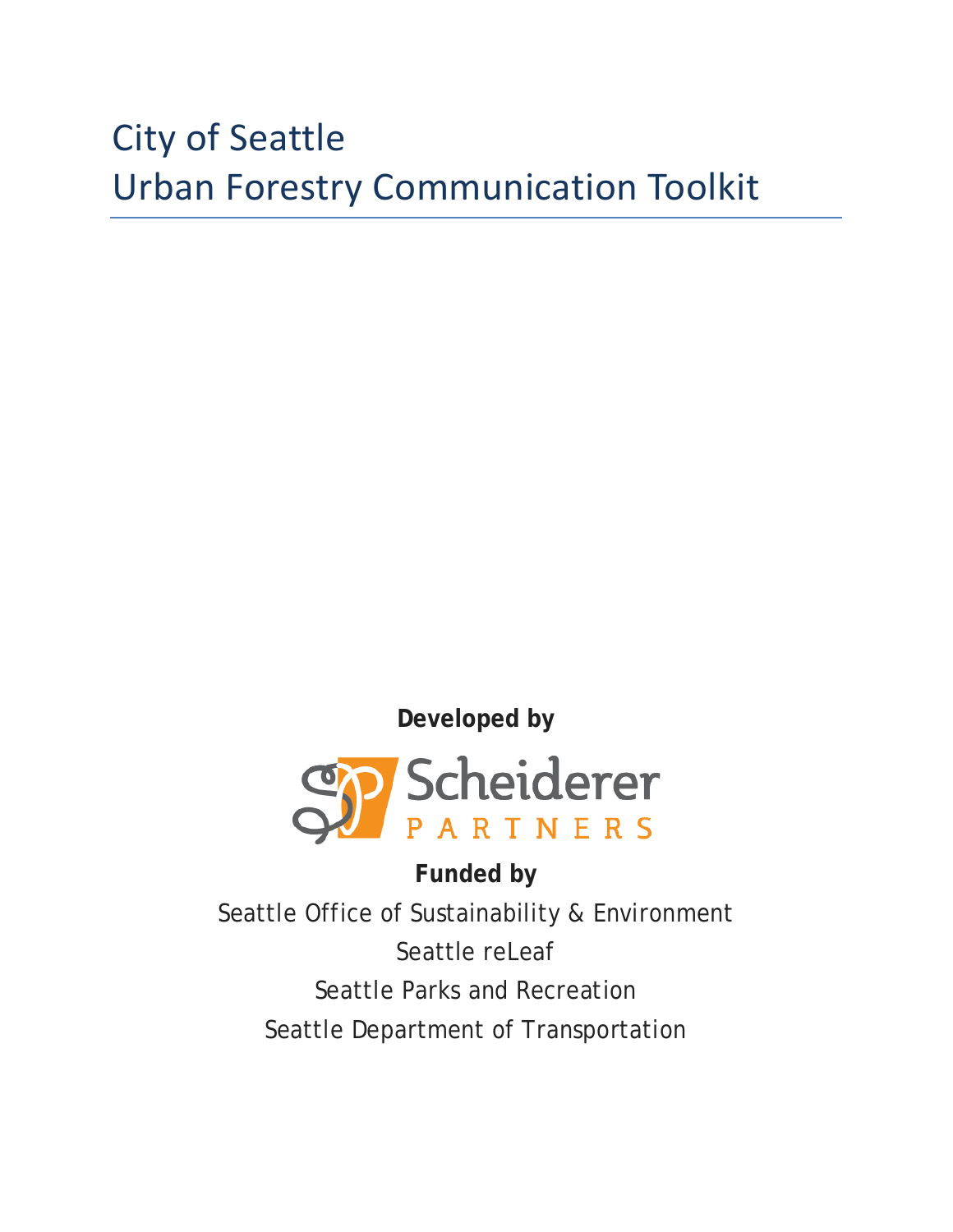# **Table of Contents**



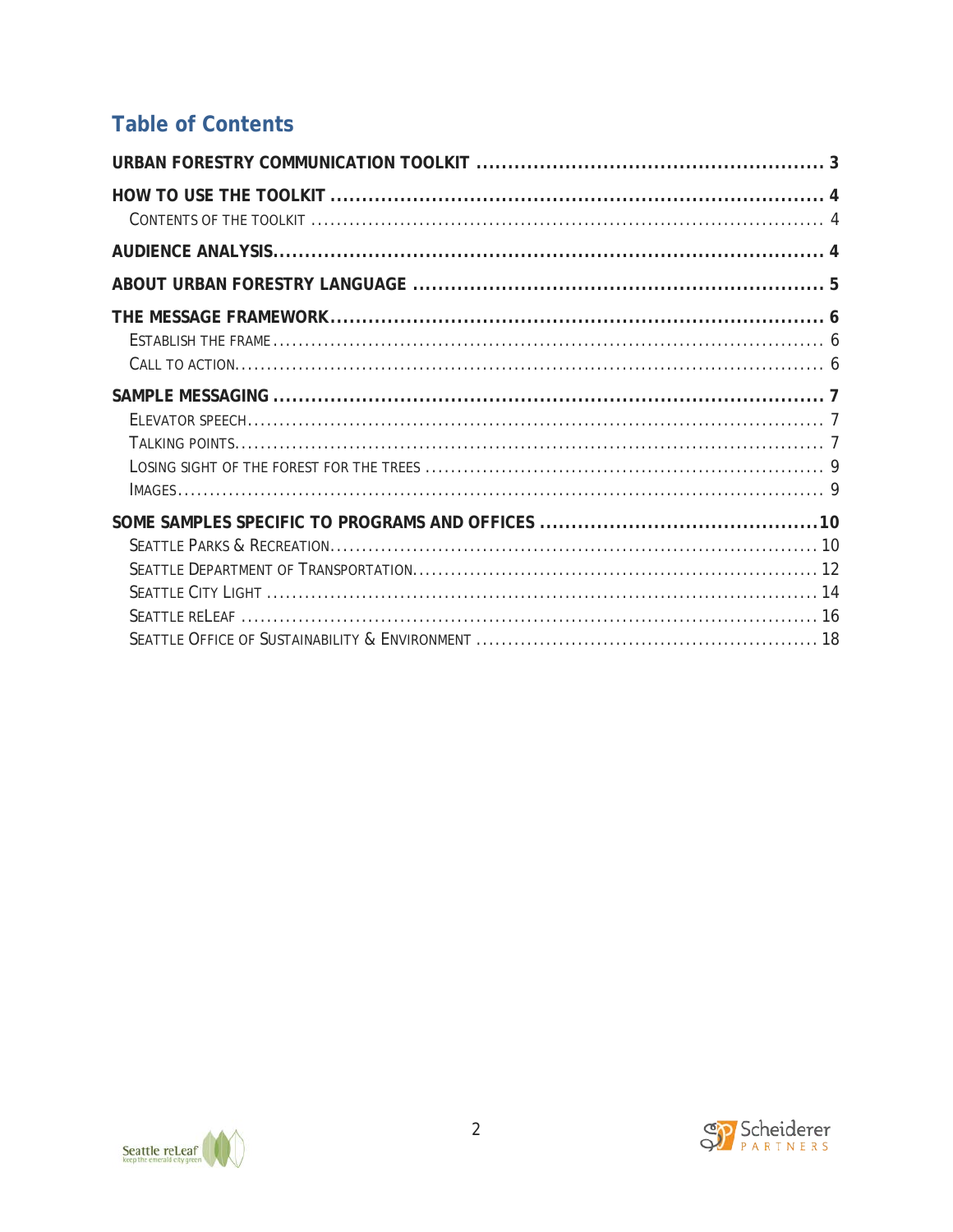# **Urban Forestry Communication Toolkit**

The purpose of this Urban Forestry Communication Toolkit is to give City of Seattle departments involved with the work of urban forestry common language and approaches to use as they engage and involve residents in the City's goals for increasing the number of trees in Seattle.

The City of Seattle is already a leader in urban forestry. The nonprofit conservation organization American Forests recently named Seattle one of the 10 best cities for urban forests. But much work remains to be done. The City's Urban Forest Stewardship Plan lays out a number of goals around the stewardship, enhancement, and health of Seattle's trees. The ultimate goal is to reach tree canopy cover of 30 percent throughout the city by 2037—the 30th anniversary of the original 2007 plan. As many of the trees in the city are on privately owned single-family and multi-family properties, and many of the strategies for improving the urban forest require public support, effective ways to reach out to and involve residents will be crucial if the Plan's goals are to be achieved.

The task is made somewhat more challenging by the fact that there are eight different City departments with tree-management responsibilities, each of them with widely varying functions. This toolkit includes language that will help City employees evoke the core values of urban forestry work.

The toolkit language is based on recent listening sessions conducted by a group of Tree Ambassadors, retired marketing and communications professionals, who identified people's emotional connection to trees. The work is based on the concepts in Clotaire Rapaille's book *The Culture Code*. We have long known that people most often make decisions and changes based on emotional responses and associations, not hard facts. This understanding of the underlying "culture code" about trees has informed the language in this toolkit.

The Urban Forestry Communication Toolkit was developed by Scheiderer Partners consultants under contract with the City, funded jointly by Settle reLeaf, the Office of Sustainability & Environment, Seattle Department of Transportation, and Seattle Parks & Recreation. It is based on the culture code listening sessions; on interviews with urban forestry stakeholders from Seattle reLeaf, the Office of Sustainability & Environment, Seattle Department of Transportation, Seattle City Light, and Seattle Parks & Recreation; and was informed by a thorough review of current City communication about urban forestry.



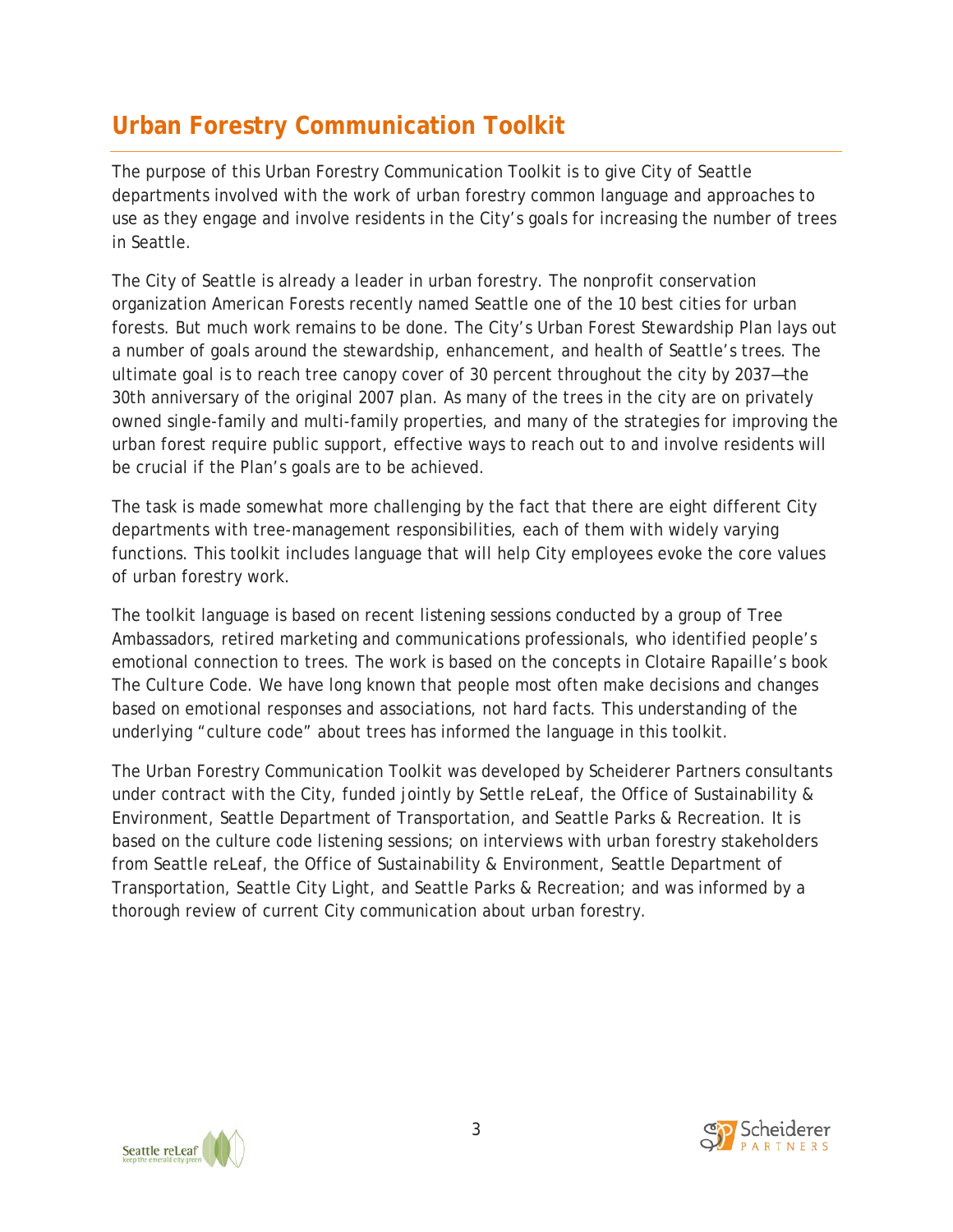# **How to use the toolkit**

This toolkit is not a script. It is not our intention that you should always repeat the language verbatim. It would be a very long document indeed if we tried to create an exact response to every possible situation! Rather, the toolkit provides some fundamental language and concepts that you can refer to and fall back on as you make the language your own. It provides a basis for talking about urban forestry from residents' point of view, in a way that connects with them, and thus advances your community engagement goals.

# **Contents of the toolkit**

Audience analysis About urban forestry language Message framework, platform, and call to action Sample messaging, including general language and samples for individual offices and programs

# **Audience analysis**

The first thing to consider when developing a communication strategy is your audience: whom do you want to reach with your messages? The ultimate target audience for these messages is broad, potentially including everyone who lives and works in Seattle. There are clear subgroups within this larger population:

Private property owners People doing projects that impact trees People who have trees on their property that need to be pruned or removed People who enjoy parks Current and potential volunteers and stewards in various urban forestry initiatives

It's also important to remember who is not in the target audience—and that is City staff. Your target audiences do not have the depth of inside information and knowledge that staff members do, and so the language that resonates with staff might not always resonate with those who aren't involved in urban forestry day in and day out. Their motivations and perceptions are different, and we need to speak to their frame of reference.



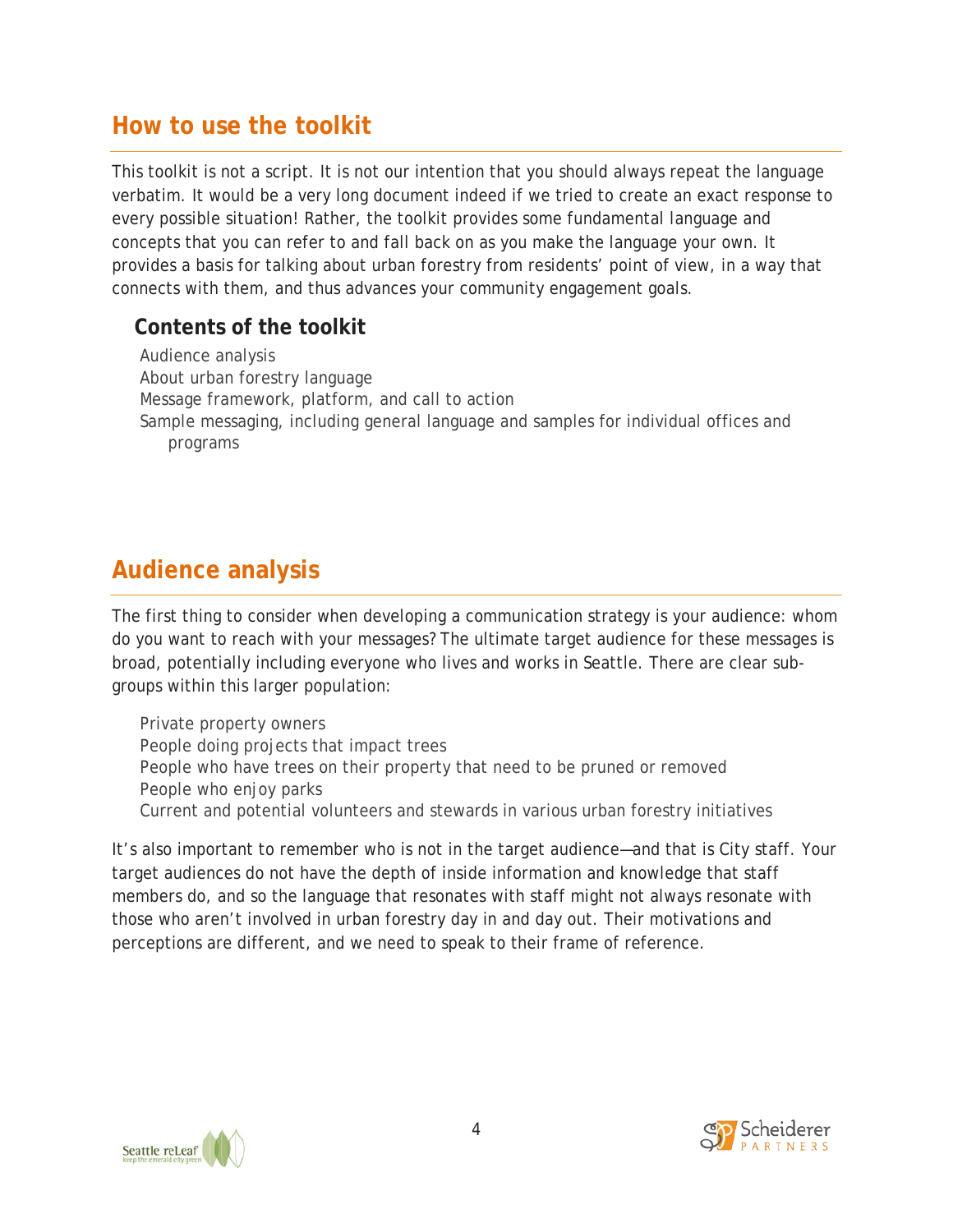# **About urban forestry language**

The listening sessions conducted in advance of the development of this toolkit identified the emotional connections that Seattle residents have to trees as the primary motivating force that will move them to action around urban forestry issues. These connections include: large mature trees inspire a sense of wonder and awe; trees are special for children and lead adults to harken back to their days as children playing among trees; trees feed our imagination, encourage play, and provide comfort. Trees are dependable and enduring. The listening sessions tapped into a strong correlation between trees and grandparents—both can be seen as dependable, indulgent, watching over kids at play. People recall a favorite tree in Grandma's yard. Tapping into these associations will help us better engage residents and move them to action as stewards of Seattle's trees.

"Wonder and awe" is the concept; this document will show us how to put that concept into words. The right balance is to evoke with words and images the deeply held positive feelings about trees such as the ones that people shared in the listening sessions.

While this language is intended to be evocative, we also expect that the scientific data and good public policy reasons to support urban forestry will remain in your materials and "fine print." It's important information to have to back up the more emotional appeals. But data and facts are not what motivate people to action. People will form their attitudes and take actions based on emotions, on how trees make them feel about themselves and their city. The role of data is to reinforce, back up, and justify their positive attitudes about trees and their choices to take stewardship action.



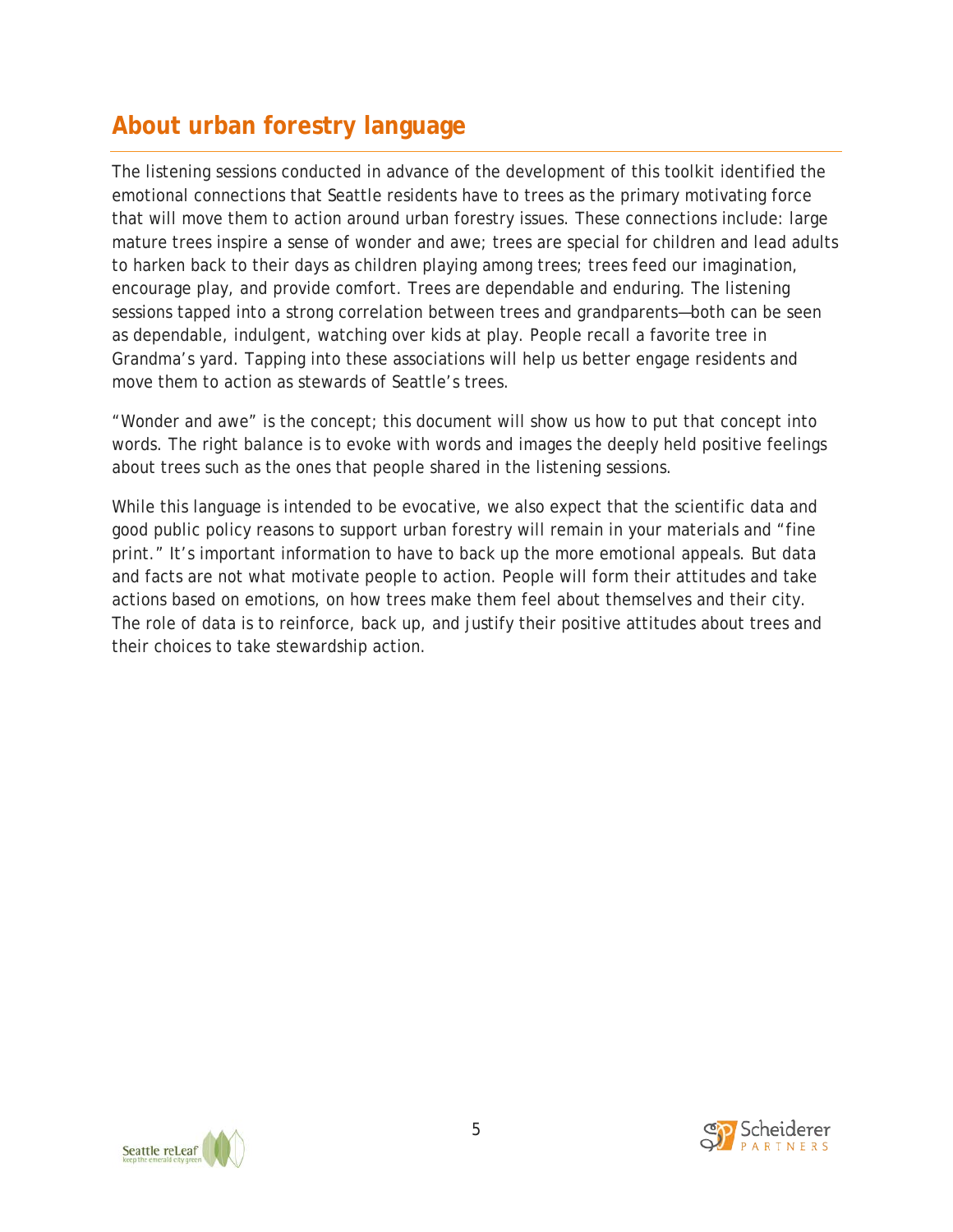# **The message framework**

The message framework we have developed for this toolkit consists of three components:

First it establishes the frame. We describe trees in a way that appeals to the emotions and values of Seattle residents as shared in the listening sessions.

Then it relates that frame to the audience in a specific way. It explains why residents should care about the preservation and growth of the urban forest.

Finally, the framework includes messages intended to invite people to take action.

### **Establish the frame**

*Seattle's trees are what make our city the Emerald City.* 

*Awe-inspiring trees are part of the heritage, character, and appeal of our city.*

*Trees are deeply meaningful to people and help create enchanting places in the city.*

# **What it means for Seattle residents**

*Trees make our lives better by providing places for play, rest, and reverie.* 

*Trees spark our imagination and create peaceful places for breaks from our everyday hustle and bustle.*

*Kids of all ages find delight, joy, and wonder in trees.*

# **Call to action**

*Trees need a little loving care from us.* 

*Taking care of trees will ensure that we, and our grandchildren, can enjoy the beauty and splendor of great old trees.*

*You can take simple steps to preserve and protect trees in our city.* 



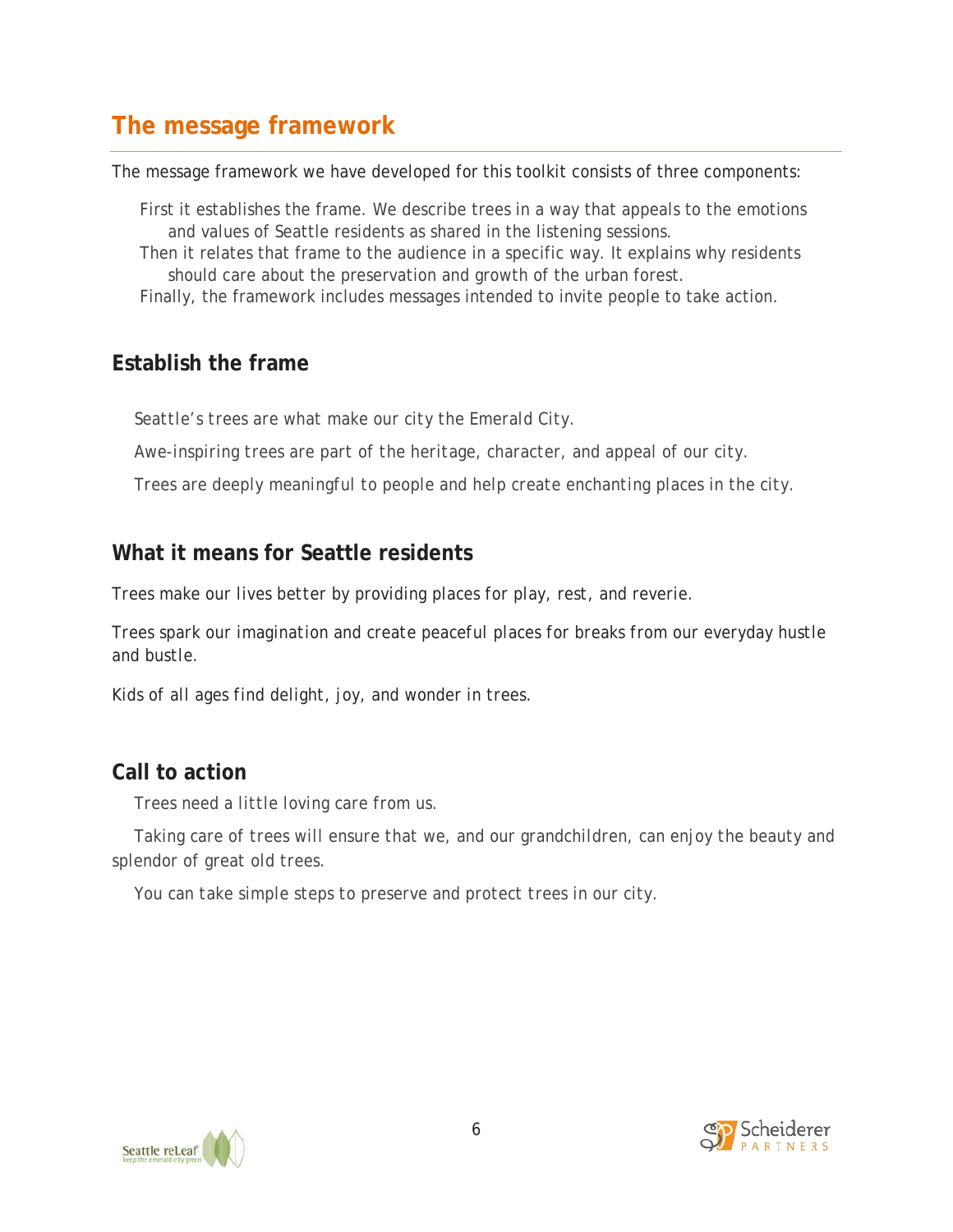# **Sample messaging**

Let's look at some general sample messaging. Later we'll look at some messages tailored specifically for different departments.

### **Elevator speech**

*Awe-inspiring trees are an important part of Seattle's heritage and character. We are committed to protecting the city's trees and planting new trees that will delight us and evoke fond memories. We carry out our work with an eye toward preserving the city's trees for our grandchildren and ourselves.*

# **Talking points**

*We want to preserve the city's trees, replace the ones that die, and plant lots of new trees for us and our grandchildren to enjoy.*

*Children love trees. They are great spots for explorers and pirates and dreamers, hidden away in their tree houses; for swings, birdhouses, and secret camps.*

*Trees are part of the heritage, character, and appeal of Seattle. Old-growth parks, treelined boulevards, and woodsy neighborhoods spark wonder and fuel the imagination.* 

*Trees are places for play, rest, and reverie.*

*I* remember climbing in this huge, old oak tree at my grandparents' house. I want to make *sure my grandkids can enjoy delightful old trees like that, too.*



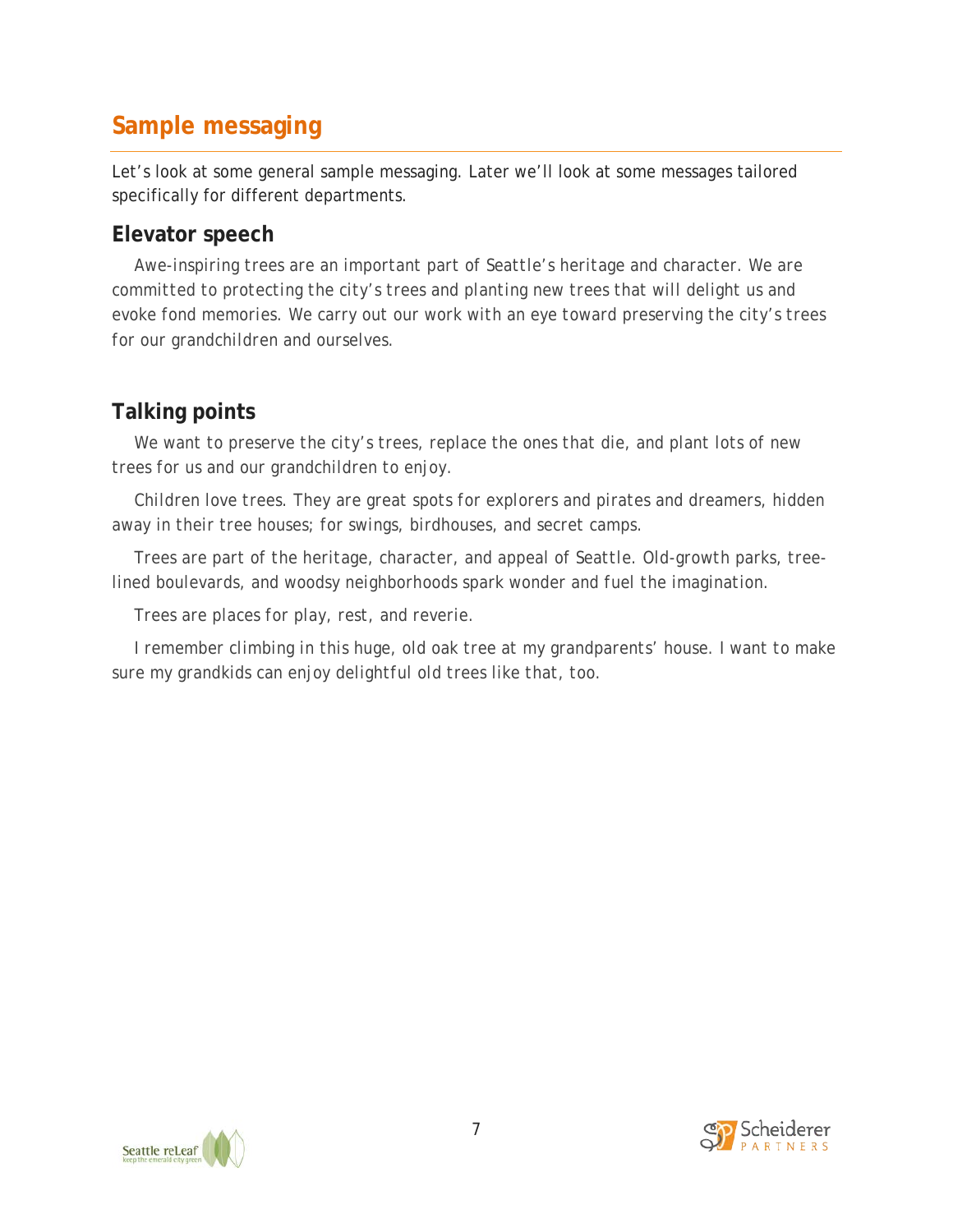| Here is a list of key words and concepts to stress, and words to use with caution when |  |
|----------------------------------------------------------------------------------------|--|
| communicating with Seattle residents about urban forestry.                             |  |

| Words to lean into                                                | Words to lighten up on                     |
|-------------------------------------------------------------------|--------------------------------------------|
| Wonder                                                            | Horticulture                               |
| Enchantment                                                       | Canopy                                     |
| Awe                                                               | Carbon sequestration                       |
| Majestic                                                          | CO2 absorber                               |
| Splendor                                                          | Storm water                                |
| Imagination                                                       | Green (in the sense of "environmentalism") |
| Delight                                                           | Sustainability                             |
| Joy                                                               | Environmental/environmentalism             |
| Transport (as in being transported to a<br>good place or feeling) | Neighborhood enhancer                      |
|                                                                   | Heat island                                |
| Play                                                              | Utility bills<br>Vegetation                |
| Comfort                                                           |                                            |
| Preserve                                                          |                                            |
| Steward                                                           |                                            |
| Home                                                              |                                            |
| Fun                                                               |                                            |
| Green (to describe how lush and colorful<br>Seattle is)           |                                            |

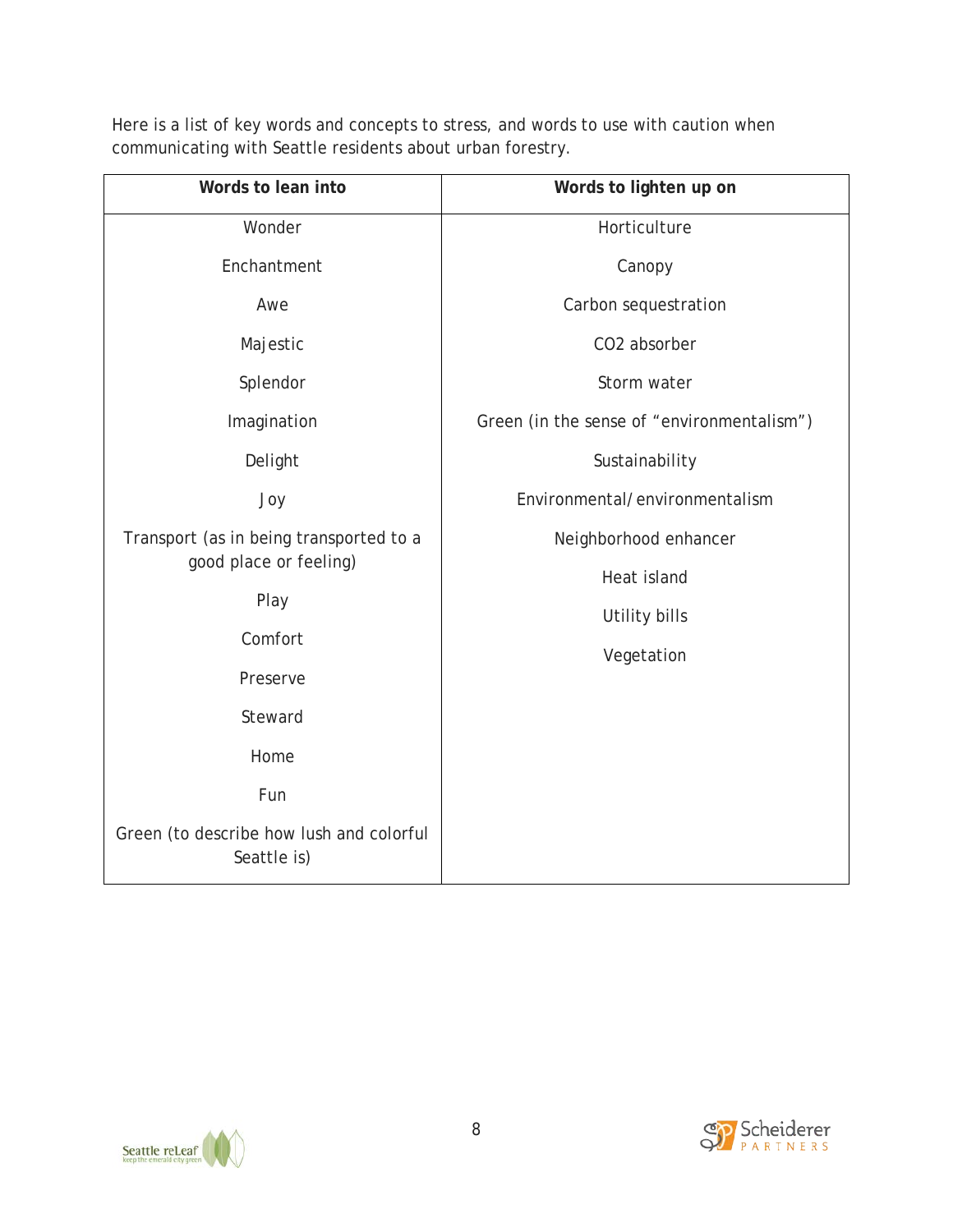#### **Losing sight of the forest for the trees**

In our initial round of feedback about the toolkit language there was some give and take about the use of the word "forest." On the one hand, some responders expressed concern that forest can sometimes be a negative term; it's a place where you get lost, where monsters live, and where grumpy trees might pelt you with apples if you pick one. On the other hand, "urban forestry" is the term of art for this work, which in the City is undertaken by the Urban Forestry Interdepartmental Team. There's an Urban Forest Stewardship Plan, and the Urban Forestry Commission. It would be challenging to strike the word "forest" from our communication.

We suggest that it makes sense to focus on the trees rather than the forest. The words forest, urban forest, and urban forestry can be used sparingly, mainly in reference to the Plan or to official groups and organizations involved in the work. We want to ask residents of Seattle to care not for the whole urban forest (which is daunting, and your task as staff), but to be stewards of trees in their own yards, on their own streets, or in local parks; and to convince them of the worthiness of preserving trees.

#### **Images**

The messaging about trees happens as much in what we show as in what we say. The connection between children and trees is strong, the awe and wonder are built largely on fond childhood memories of trees, and thus photos of kids playing in trees, enjoying trees, and having fun planting trees will help make that connection. Photos with children and their grandparents enjoying trees are especially powerful.

This is not to say that just any photo of children will do. The children, or any people in the photograph, should be having positive, emotional interactions with the trees, and each other, rather than just smiling at the camera. They should be actively engaged in the awe and wonder of the tree. Images of children could be negative; you don't want to depict them out with a crew pruning trees away from power lines, for example. And all photos that include people should show them having fun, not doing work.

Children are not the only good subject for photos. Use photos of mature, healthy trees, and avoid images of young trees or sick ones. Emphasize mature trees, spectacular wooded parks, tree-lined streets, and fall colors.

While images of tree problems, such as ivy-infested or poorly pruned trees, are going to be useful as you delve into the work, these should be avoided as much as possible in communication aimed at outreach. It may seem counter-intuitive to avoid displaying the problems you are trying to solve. However, for most people, it is more inspiring and motivating to portray a positive vision of how healthy and wonderful the urban forest can be.



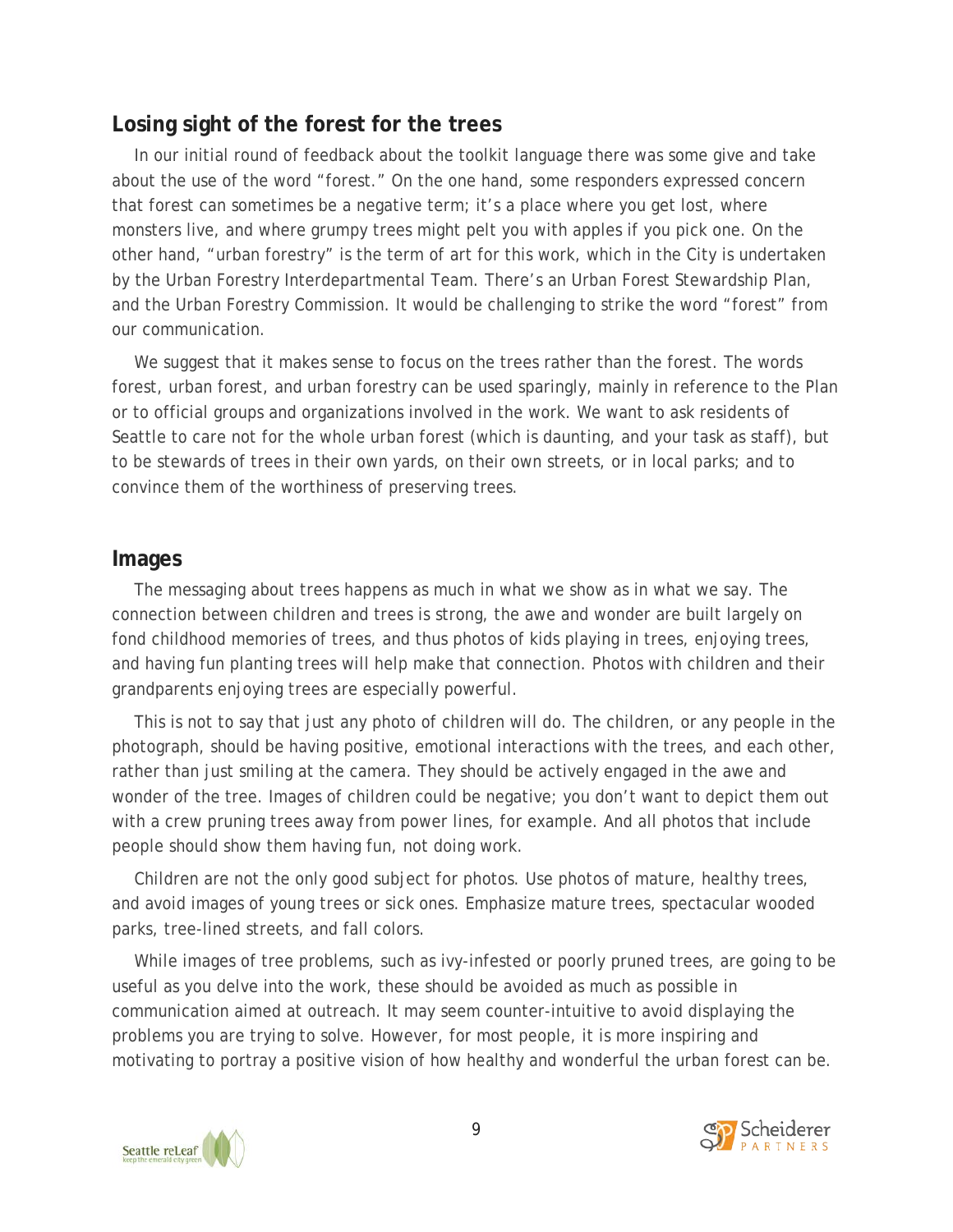# **Some samples specific to programs and offices**

### **Seattle Parks & Recreation**

#### **Elevator Speech**

*Seattle Parks & Recreation is responsible for taking care of something special and splendid: the trees in the City's 6,200 acres of parks and natural areas. We work to preserve the trees we can, and when a tree dies and has to be removed we plant two new ones that we, and our children and grandchildren, will love and enjoy. We help a large and dedicated group of volunteers care for Seattle's awesome trees.*

#### **Website Copy**

*Since 1994, Seattle Parks has been at work enhancing the beauty, wonder, and safety of our publicly owned urban forest. City parks cover approximately 10 percent of Seattle's land, and much of that area is wooded, in both formal and natural park landscapes. The goal of our Urban Forest Restoration Program is to preserve Seattle's trees and protect their health in the parks, so that they will be there to inspire awe and wonder for everyone now and in the future.*

#### **Social Media Posts**

#### **Twitter**

*Preserve the splendor of Seattle's trees! Sign up to pull invasive ivy Saturday at Lincoln park {signup URL}* 

*Trees are a valuable and awe-inspiring asset for Seattle! Taking care for them now will preserve wonderful places to play and relax.*

*X park has beautiful, majestic, awe-inspiring trees that need your help. Sign up today to help preserve these historical wonders.*

#### **Facebook**

*Seattle has many awesome, wooded parks, and our great volunteers help preserve the splendor! On Saturday these 20 volunteers had a great time helping us clear 150 bags full of ivy and several trees that fell in the Duwamish Head Greenspace during last week's windstorm. Volunteers put in more than 100,000 hours in Seattle Parks last year to help keep our marvelous trees healthy, thriving, and inspiring. Sign up to care for trees today! {photo} {link}*



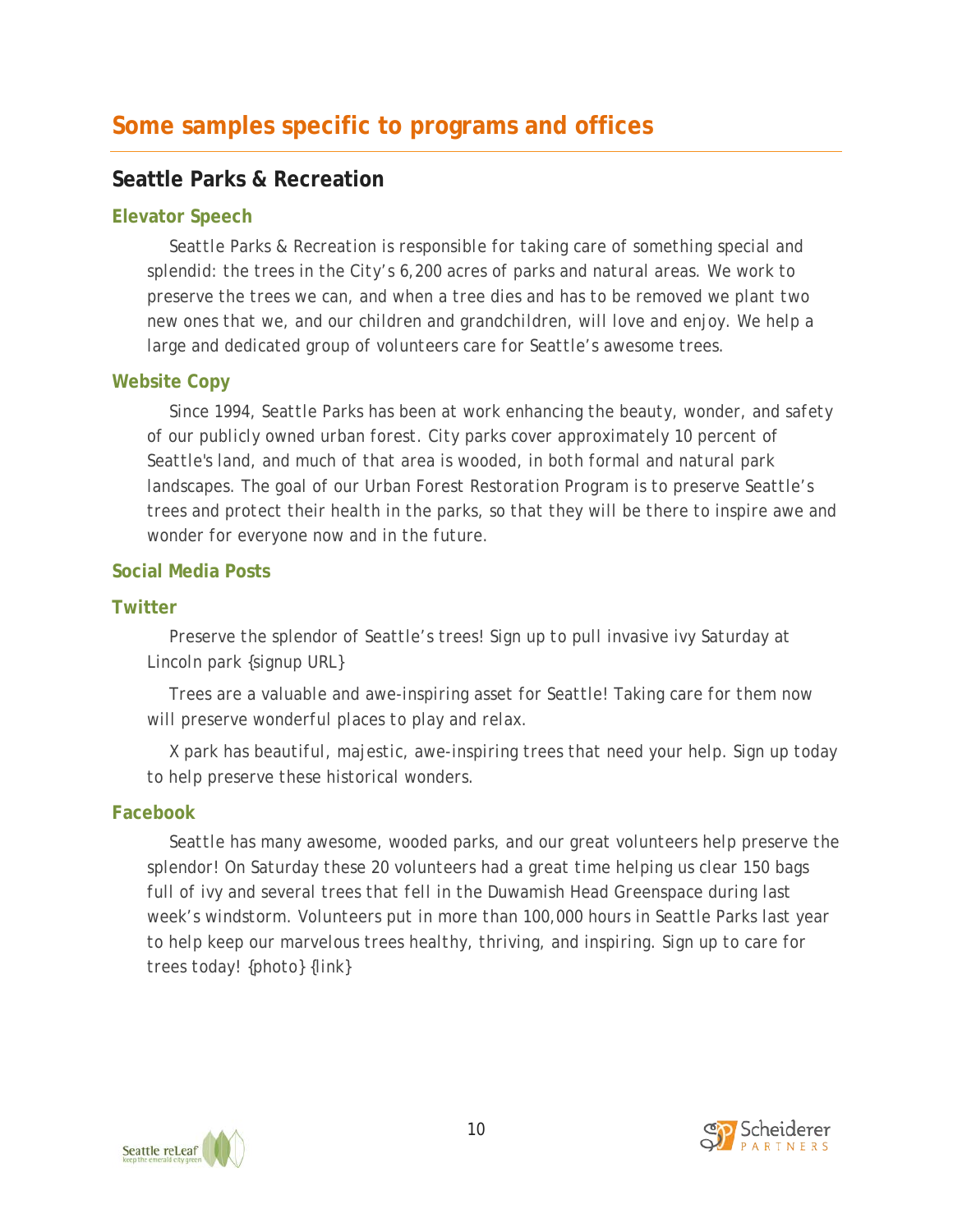#### **E-news or blog post**

*Seattle is doing a great job at taking care of its majestic, awe-inspiring trees! We were recently named by the nonprofit organization American Forests as one of the top 10 cities in the US for urban forests.*

*We are proud of our commitment to protecting the health of trees in the city today and planting new ones that our grandchildren will enjoy tomorrow. Continued stewardship will help us preserve the splendor of the city's trees and keep us on the top-10 list for generations to come.* 



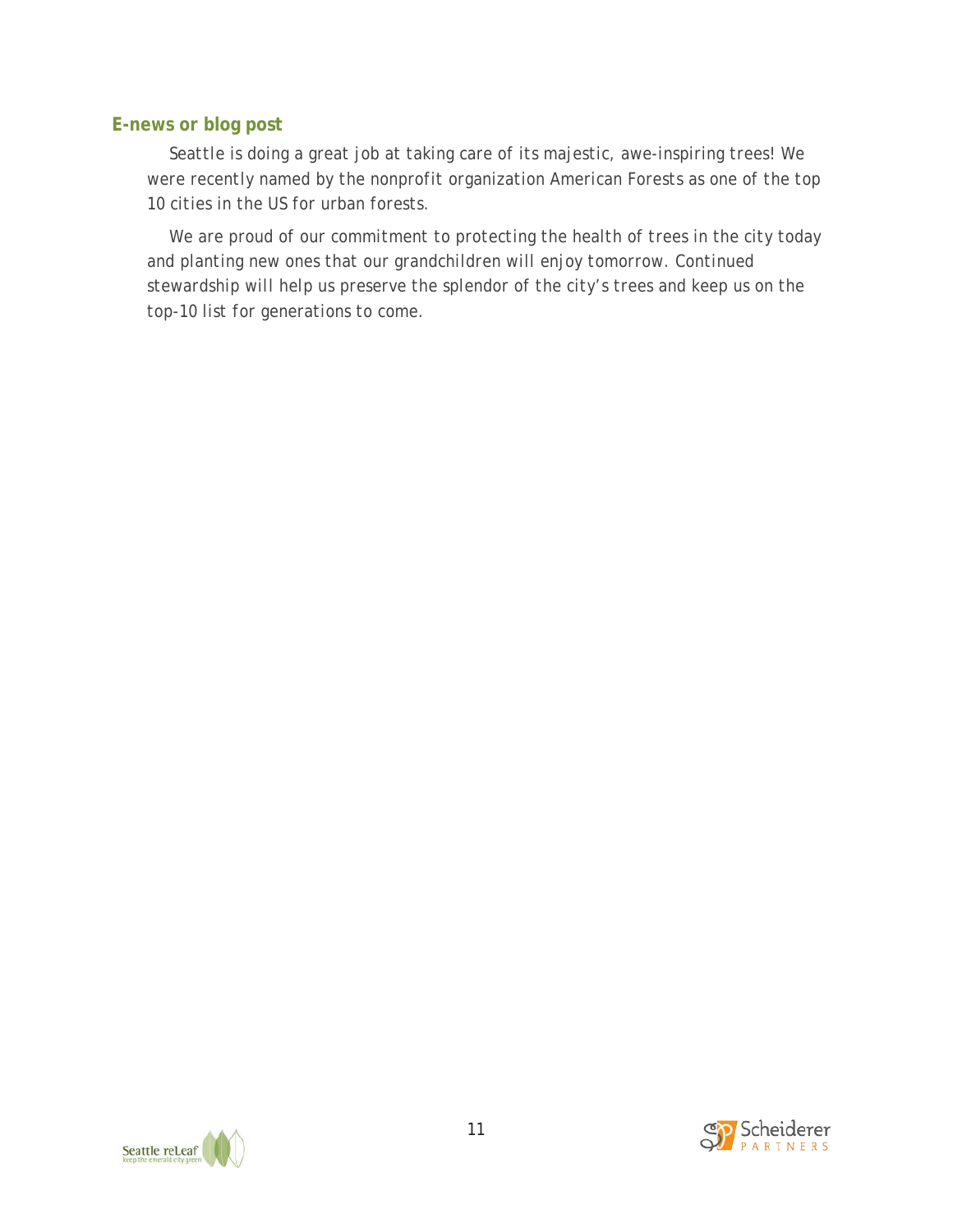### **Seattle Department of Transportation**

#### **Elevator Speech**

*While the primary job of Seattle Department of Transportation is to make sure that people can get around the city safely and efficiently, we're also responsible for the care and maintenance of 40,000 street trees in the City's right-of-way. Our aim is to protect the beautiful, majestic trees we have and to plant more—up to 800 each year—so that we keep marvelous tree-lined streets that we love today and our grandchildren will enjoy in the future.*

#### **Website Copy**

*The Urban Forestry section of the Seattle Department of Transportation improves the beauty and character of the city by taking care of the awesome trees along city streets and right-of-ways. This makes our streets safer and more beautiful, and makes Seattle's neighborhoods and businesses more welcoming.*

*We share the City's overall goals for maintaining and preserving awe-inspiring trees. With funds provided by the Bridging the Gap Levy passed by voters in 2006 we preserve existing trees, manage removals of unsafe or dying trees, and encourage residents and businesses to plant new trees. We also ensure that new developments comply with codes requiring tree planting and landscaping so that our streets remain safe and beautiful.*

#### **Social Media Posts**

#### **Twitter**

*Check out our Community Tree Program to see how we're planting wonder in your neighborhood. {link} Your neighbors and grandkids will thank you!*

*Winter is the perfect time for pruning trees to help them find their future aweinspiring shape. Check our guide to learn how to do it right! {link}*

*Nominate a special tree in your neighborhood for our Heritage Tree List {link} Keep great trees are around for our grandchildren to enjoy*

#### **Facebook**

*This 100-foot-tall giant sequoia is one of 200 on our Heritage Tree list. Tell us the story of your favorite tree memory, and visit our website to learn how to nominate your tree for the list and make sure it's there for your grandchildren to enjoy. {photo} {link}*

#### **E-news or blog**

*Bring a little wonder to your neighborhood by planting an awesome street tree! It's*  easy, and Seattle Department of Transportation can help you do it right. Apply for a *free permit and our arborists will help you pick an appropriate tree, find the best place* 



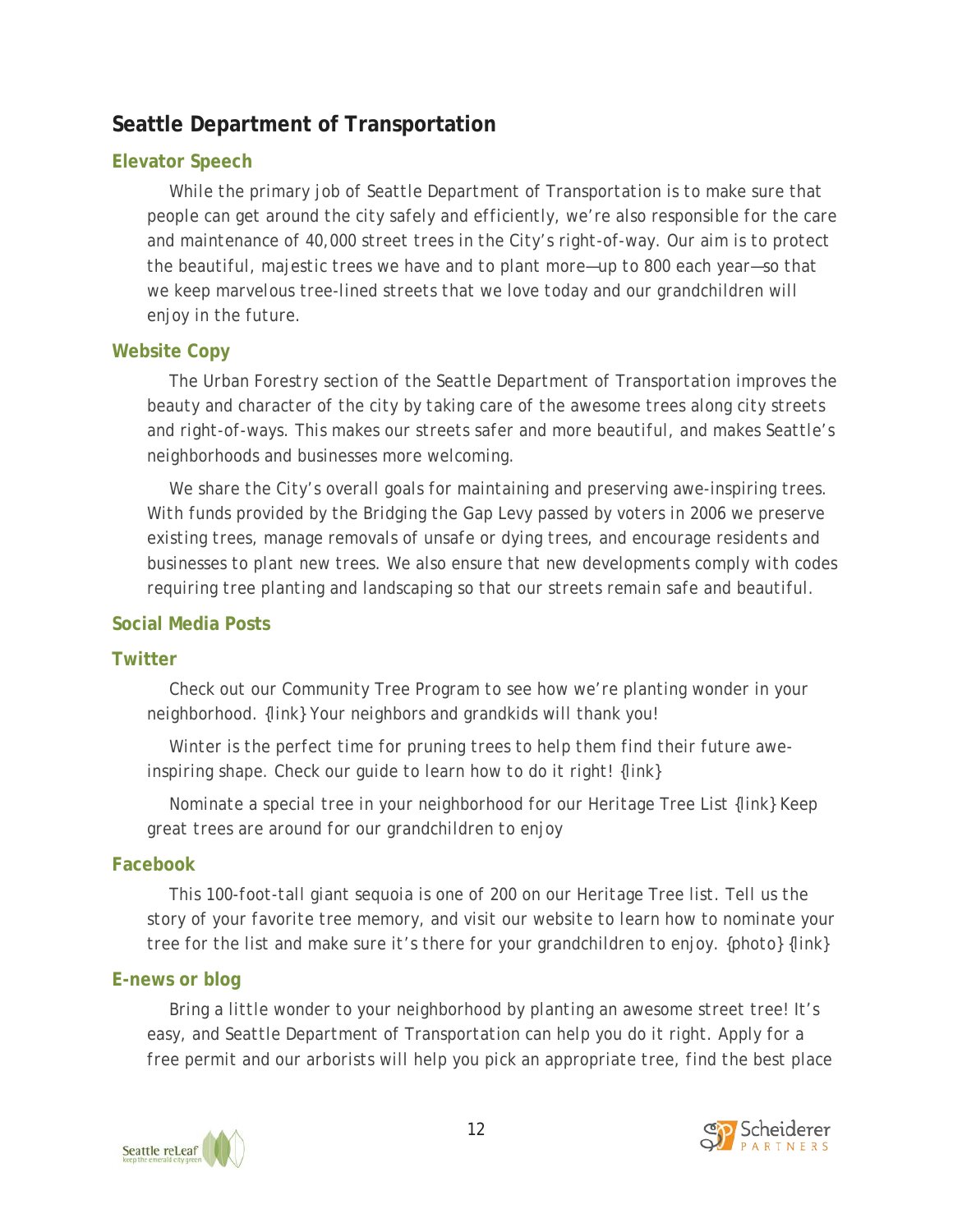*to plant it, and give tips for its care once it's in the ground. Plant a tree today for your grandchildren to enjoy.*



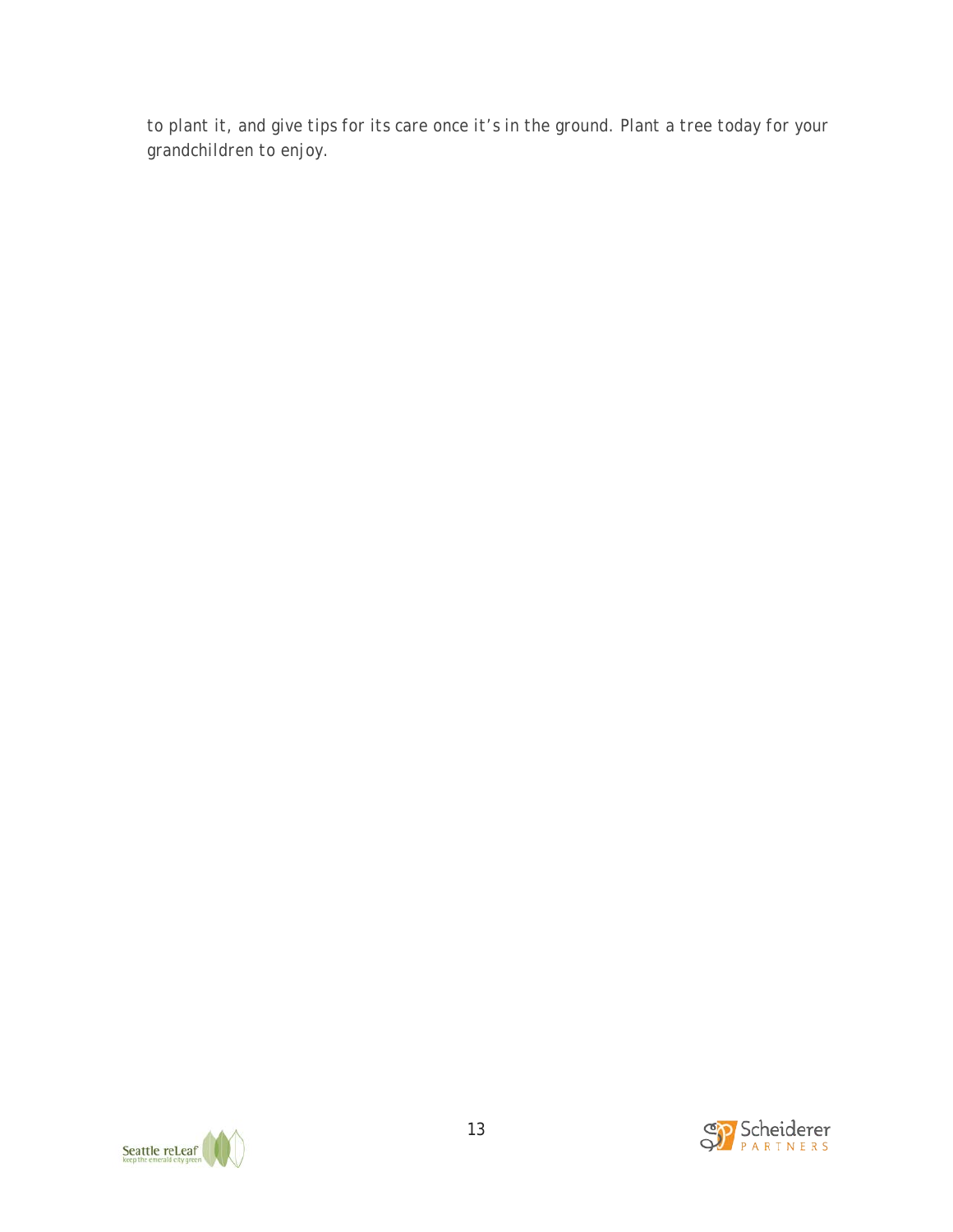# **Seattle City Light**

#### **Elevator Speech**

*Seattle City Light's job is to keep the lights on. We make sure electricity is safely available to every home and business in the city. To do that we must occasionally trim or remove trees that are a threat to power lines. We do this in a way that preserves trees and replaces ones that have to come down; we share the City's commitment to nurturing the awe-inspiring trees that we all enjoy.*

#### **Website Copy**

*The Vegetation Management division at Seattle City Light is committed to ensuring safe and reliable power delivery through the comprehensive and environmentally responsible management of the trees near our power lines and infrastructure. We share the City's appreciation of its awe-inspiring trees and are committed to preserving the marvelous trees we all enjoy.*

#### **Social Media Posts**

#### **Twitter**

*A guide to how @SEACityLight prunes trees {link} Standards set to keep power flowing, protect our awesome trees* 

*Everything you want to know about trees and power lines {link to FAQ} How we keep power on and protect trees*

*Download "The Right Tree Book" {link} Our guide to choosing an awe-inspiring tree*

#### **Facebook**

*If we left one of our door hangers {photo} at your house, it means that Seattle City Light will be around to trim trees that may be a threat to power lines. Contact us as soon as possible if you have questions or concerns; our standards and procedures protect the power lines and treat your trees well so you can continue to enjoy them. {link}*

#### **E-news or blog post**

*Seattle City Light was recently recognized as a "Tree Line USA Utility" by the Arbor Day Foundation in recognition of our use of best practices for protecting the trees in our service area. We share the City's overall goal of preserving and protecting the city's awesome trees, and planting more trees that we, and our grandchildren, will enjoy. In the cases when a tree has to be removed, we can often replace it as part of Seattle reLeaf's Trees for Neighborhoods program.*

*There are a lot of power lines in the city; we inspect each circuit about every three years to look for trees and other vegetation that may pose a threat to the grid. Visit our* 



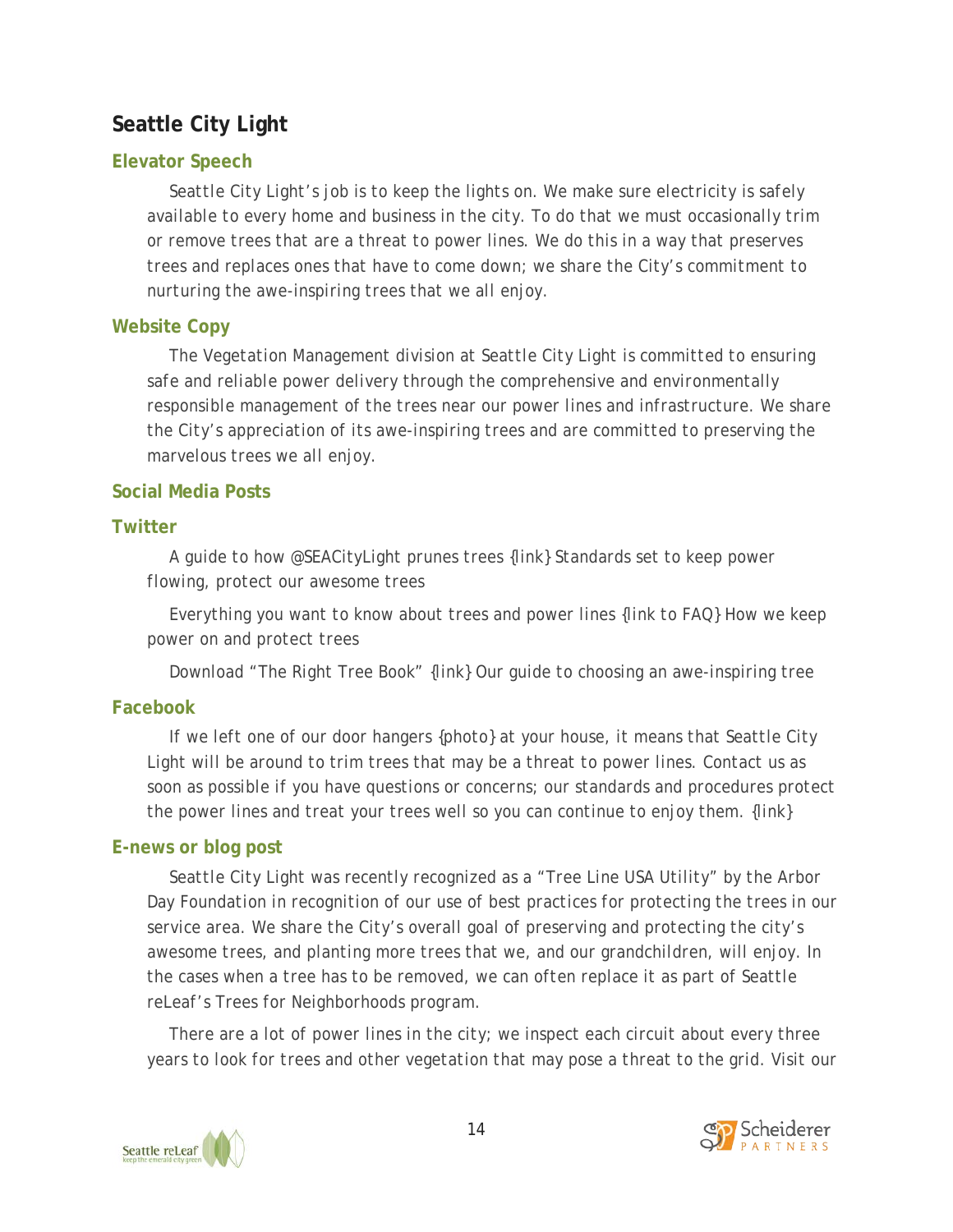*website {link} to learn more about how we care for Seattle's trees and keep the lights on.*



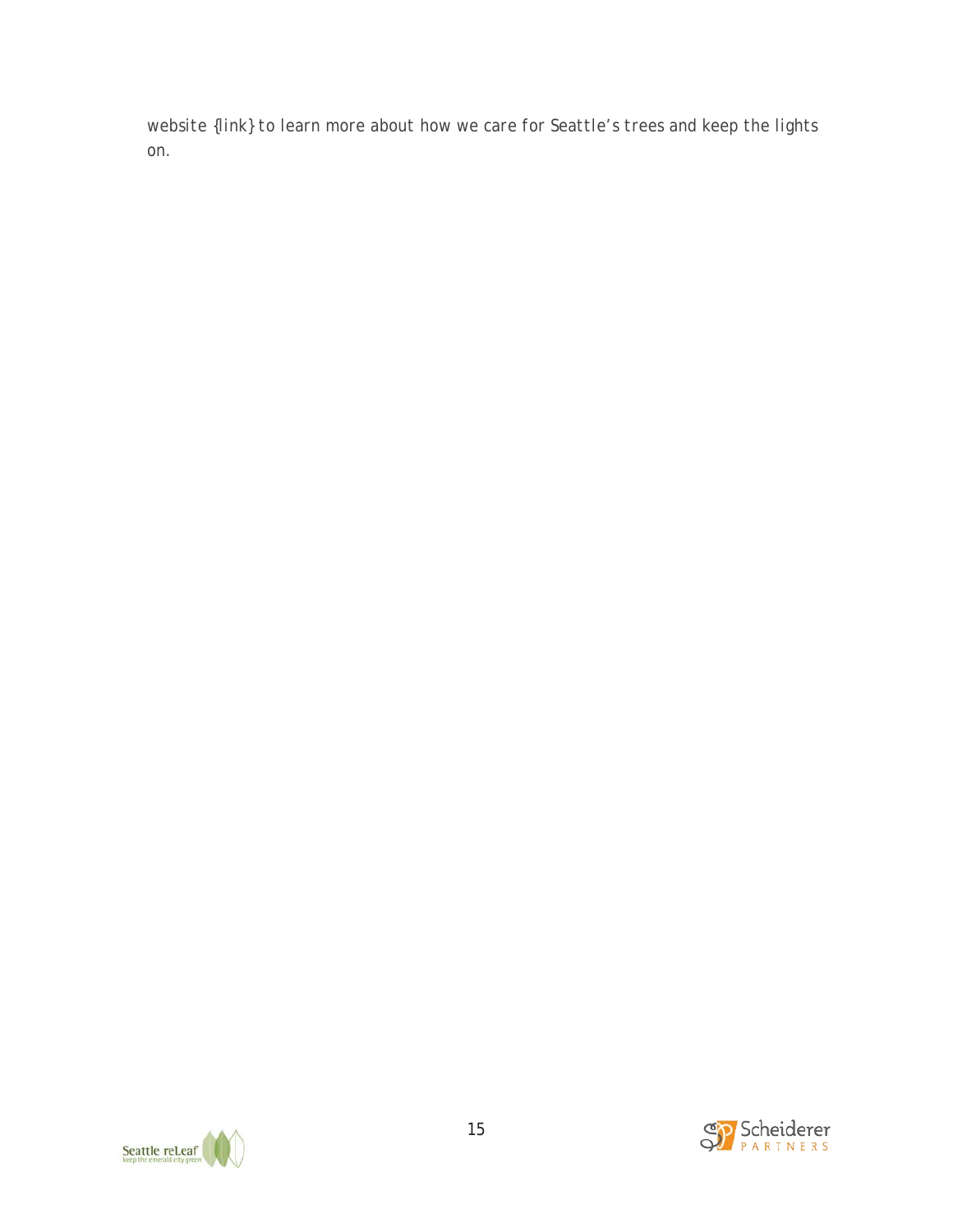### **Seattle reLeaf**

#### **Elevator speech**

*Seattle reLeaf is the central point for information about City departments and offices with responsibilities for tree management. Our goal is to keep the Emerald City full of the majestic trees we are known for; we are committed to protecting Seattle's aweinspiring trees and planting new trees that our grandchildren will love and enjoy. Seattle residents planted 1,000 trees last year through our Trees for Neighborhoods program, and our Tree Ambassadors share their fondness for trees with other residents of Seattle.*

#### **Website copy**

*Seattle earned the nickname "The Emerald City" because of the greenery of the trees on our hills and shores. Soaring Douglas firs, mighty cedars, stately maples, and other magnificent trees are a part of the heritage and appeal of our city. Our old-growth parks, tree-lined boulevards, and woodsy neighborhoods fuel the imagination. Trees are great spots for explorers and pirates and dreamers, hidden away in their tree houses; for swings, birdhouses, and secret camps. Trees create havens of beauty for play and rest and make our city more livable.*

*Taking care of today's trees and planting new ones for tomorrow will preserve the splendor of our trees for the enjoyment of ourselves and our grandchildren.*

#### **Social media posts**

#### **Twitter**

*Love a tree? Tell the world! Become a Seattle Tree Ambassador {link} Lead tree walks and share the wonder* 

*See and learn about amazing trees in Seattle's Volunteer Park {link} Tree Walk w/ Tree Ambassadors Feb 22*

*Plant wonder in your yard. {link} Free trees through our Trees for Neighborhoods program*

*Plant two trees and you've made a spot for a hammock!*

#### **Facebook**

*With a little TLC your favorite tree will bring you pleasure and wonder for years to come! Pruning is important, and winter is a perfect time to do it! Learn how on our website, and download the tree pruning guide from the Seattle Department of Transportation.*



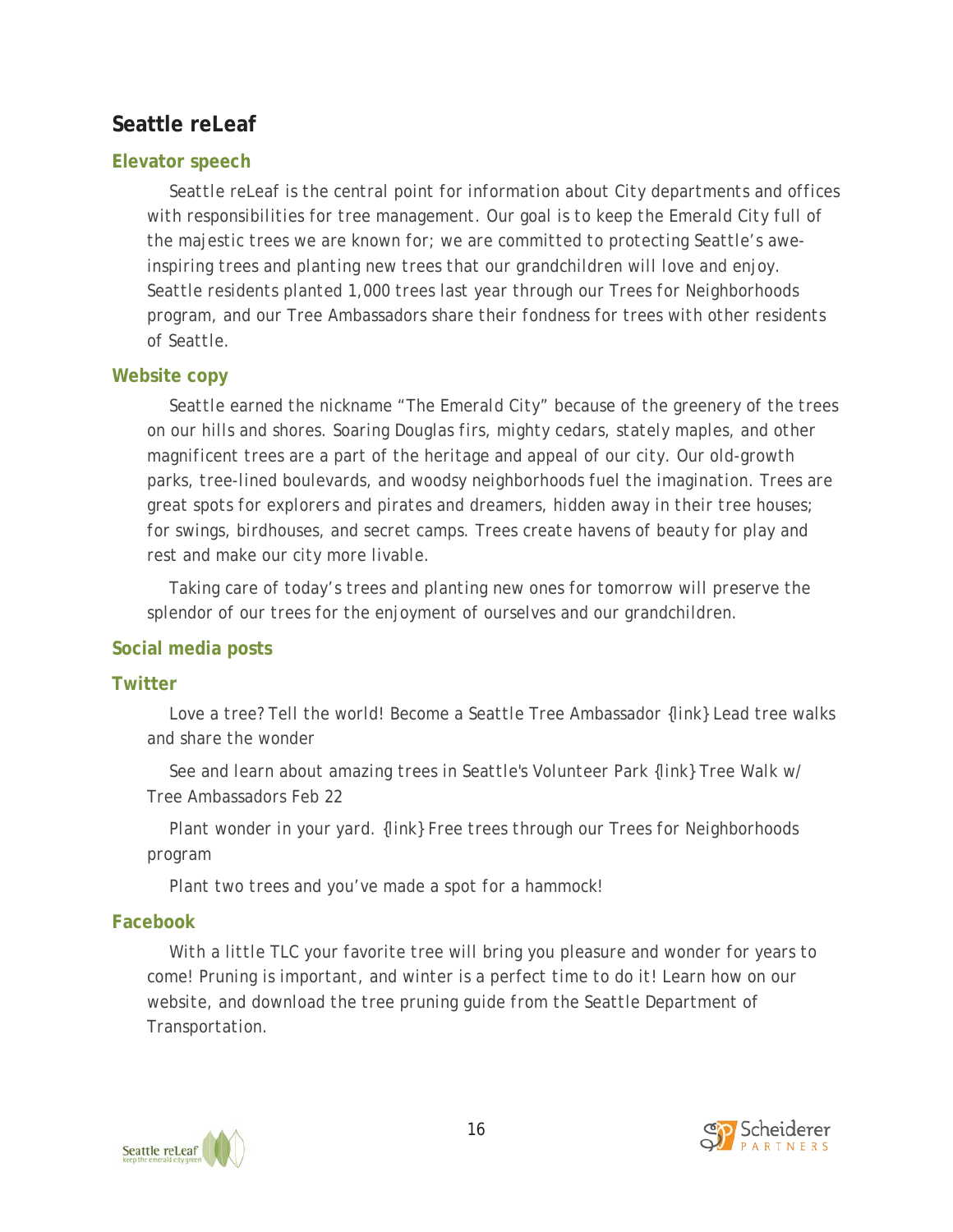#### **E-news or blog post**

*Congratulations, Seattle! Last year through our Trees for Neighborhoods program you planted more than 1,000 trees throughout the city. That's a thousand spots for tree houses, swings, and hammocks for all of us, and our grandchildren, to enjoy.*

*Would you like free trees? Write to treesforneighborhoods@seattle.gov and we'll add you to our email list to keep you up-to-date about Trees for Neighborhoods and let you know when applications open for the program in August. {Link to Trees for Neighborhoods}*

![](_page_16_Picture_3.jpeg)

![](_page_16_Picture_4.jpeg)